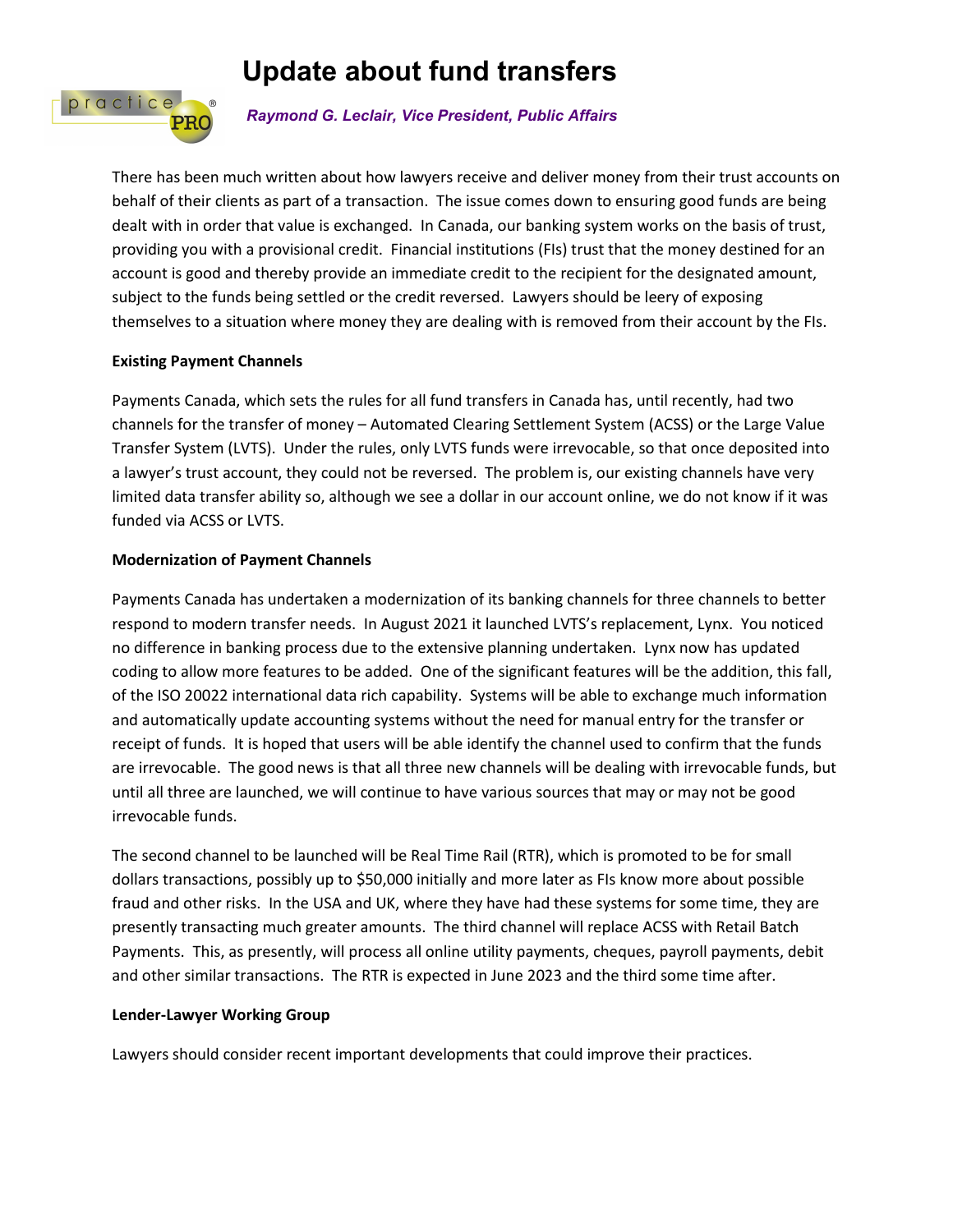The Canadian Bar Association Real Property Section has been in discussions with the Canadian Bankers Association and its members to address issues of concern to both lawyers and lenders. The discussions have led to the creation of four important documents that can be found on the CBA Mortgage Instructions Toolki[t \(MIT\) webpage.](https://www.cba.org/Publications-Resources/Practice-Tools/Mortgage-Instructions-Toolkit)

- 1. *[Information Required from Lawyers for Wire Transfer of Mortgage Payout/Discharge](https://www.cba.org/Publications-Resources/Practice-Tools/Mortgage-Instructions-Toolkit/Financial-Institution-accepting-wire-payments-for)*, indicates which FIs (six at present) will accept a wire payment to discharge their mortgage and the details of where to send the payments and any relevant information required.
- 2. *[Portal Providers for Mortgage Instructions and Discharge Statements at Lenders](https://www.cba.org/Publications-Resources/Practice-Tools/Mortgage-Instructions-Toolkit/Information-on-where-to-find-mortgage-instructions)*, provides lawyers with information on where and how to order a discharge of mortgage statement to receive it in a timely fashion for the closing (12 FIs presently).
- 3. *Phone Numbers and Web Page [Addresses for Mortgage Prepayment Information for](https://www.cba.org/Publications-Resources/Practice-Tools/Mortgage-Instructions-Toolkit/Mortgage-pre-payment-information-for-borrowers-(to)  [Borrowers](https://www.cba.org/Publications-Resources/Practice-Tools/Mortgage-Instructions-Toolkit/Mortgage-pre-payment-information-for-borrowers-(to)*, has information for clients who wish to exercise a prepayment prior to discharging their mortgage to benefit from a reduced penalty on the payout of their mortgage. It is important to note that this cannot be done in conjunction with the payout of the mortgage. (9 FIs presently)
- 4. **[Best Practices Guide for Wires](https://www.cba.org/Publications-Resources/Practice-Tools/Mortgage-Instructions-Toolkit/Wire-transfer-best-practices)** is a document for lawyers to ensure the most efficient and timely processing of wires from their account and into the FIs or others account. FIs are promoting the use of wires and reducing or eliminating the use of certified cheques and bank drafts, but lawyers and clients are frustrated by the time delays in funds being credited to the recipient's account. These best practices seek to ensure the smooth and timely processing of wire instructions by the sending and receiving FI.

### **How to Identify Good Funds** - **The PRCN**

How does one identify good irrevocable funds in your account for funds wired to you? Upon settlement of a Lynx Payment Obligation, Lynx will generate a unique confirmation number for that payment, the *Payment Confirmation Reference Number* (PCRN) and make it available to the Sending and Receiving Participants via the Lynx Web Client. Any Lynx Payment Obligation that Settles and has a PCRN assigned is final and irrevocable in Lynx.

The PCRN is available to the sender of the wire from their desktop after the wire has been sent. The sender has access to the FI's wire report and can send it to the other side to prove a wire has been sent. The PCRN is composed of 4-letters and 9-numbers, starting with "LVTS" followed by 9-digits. Any recipient of wired funds should be asking the sender to provide them with their sending receipt showing the PCRN. Lawyers receiving a wire should insist that their FI provide them with the PCRN they received with the wired funds. Matching the PCRN will confirm that the funds were transferred via Lynx, a secure channel which delivers irrevocable funds. A receiving FI participant must provide a payee with the PCRN if the receiving participant has the number, and it is requested by the payee<sup>[1](#page-1-0)</sup>. Lawyers should ask their FI to add the PCRN to the transaction so that it is visible from an online view of their trust account.

<span id="page-1-0"></span><sup>1</sup> Section 39, Canadian Payments Association By-law No. 9 – Lynx SOR/2021-182.